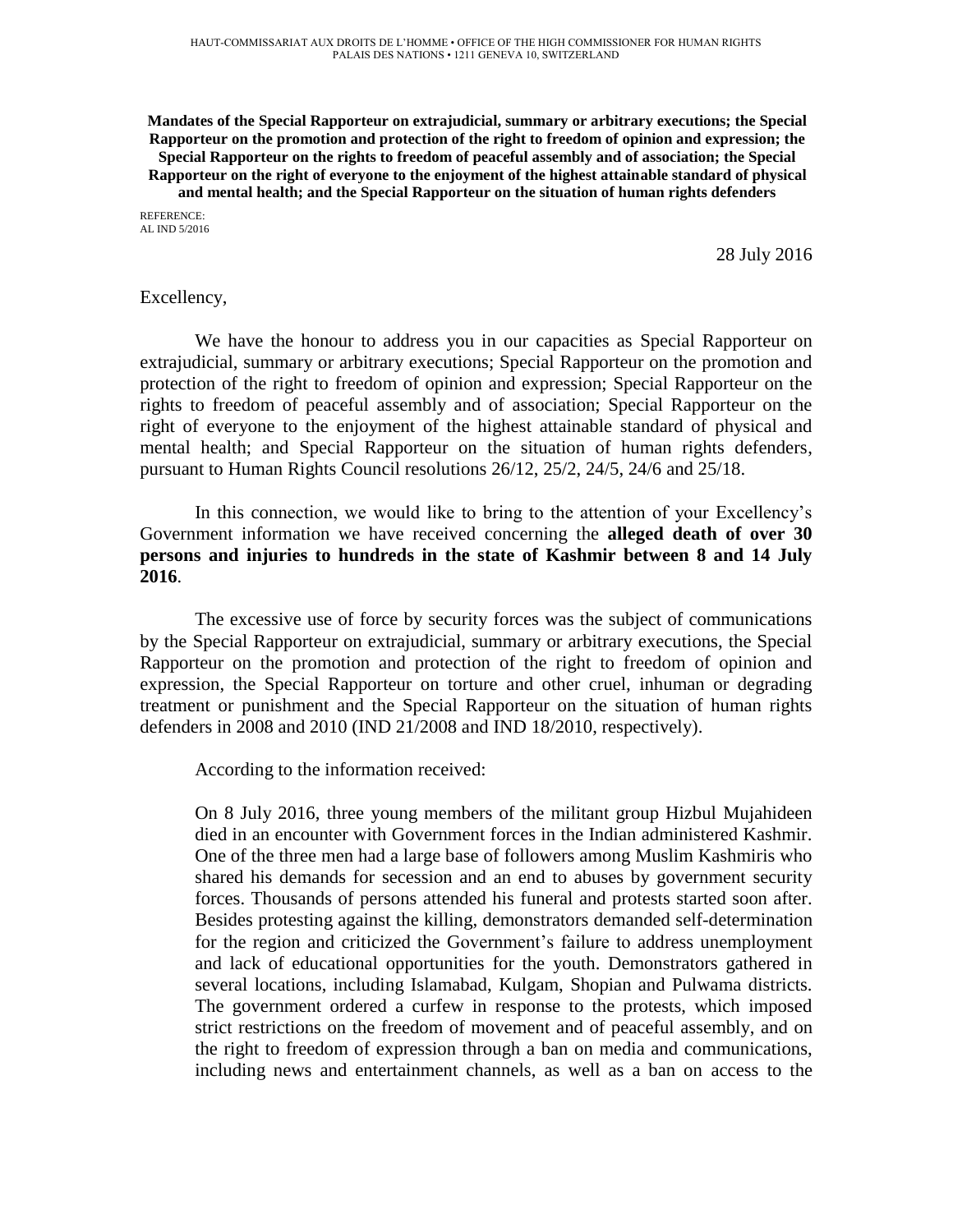internet. It has been reported that the official justification for these bans was to stop "the dissemination of information" that could provoke violence.

In several locations, protesters tried to break the siege and reportedly threw rocks at security forces. Government forces responded with teargas, pellet guns and live ammunition. Indian security forces in charge of quelling the protests were comprised of armed forces, paramilitary bodies and border police, many of whom allegedly lacked appropriate training and equipment for the management of assemblies. Over 36 protesters and bystanders were reportedly killed and several hundreds injured in the clashes between protesters and security forces between 9 and 14 July 2016, many as the result of live ammunition and pellets fired indiscriminately at street protestors. Over 100 individuals reportedly received pellets in their eyes which have caused serious injuries and permanent disabilities. Medical professionals have indicated that over 40 of them, still hospitalized, suffer severe eye trauma and will not regain eyesight.

There have been 110 security personnel reportedly injured in the protests and one police official drowned when protesters pushed his vehicle into a river.

At least one person was reportedly killed by security forces in a residential area outside the protests zone during these operations. It is unclear whether the victim was connected to the protests.

In several instances, security forces reportedly prevented the evacuation and treatment of injured protesters; raided hospitals, and assaulted and intimidated injured protesters in ambulances and medical centers, including Islamabad District Hospital, PHC Lalpora and SMHS Hospital. In addition, serious shortages of food and essential life-saving drugs have been reported in areas affected by the curfew such as Srinagar.

Despite the gravity of previous incidents in the Indian administered Kashmir in 2008 and 2010, the Government has not equipped or trained police forces in the management of assemblies. Indian security forces have been reportedly using pellet guns as a nonlethal option for crowd control since protests in 2010 took the lives of nearly 120 people. However the use of pellet guns has reportedly resulted in 300 hospitalizations and 16 individuals losing their sight since 2010.

Concern is expressed about the alleged death of over 36 individuals and injury of over 1,400 as a result of excessive use of force against protesters by security forces and the indiscriminate shooting of live ammunition and pellets into the crowd, in response to protests, some of which may have not been entirely peaceful. We express further concern at the health impact of the crowd control weapons used, and at allegations that security forces restricted access to healthcare to protesters injured during the events. We are also concerned about the restrictions placed to the rights to freedom of movement, peaceful assembly and expression, including through the imposition of a curfew, which appear to be overbroad and therefore in violation of the proportionality principle under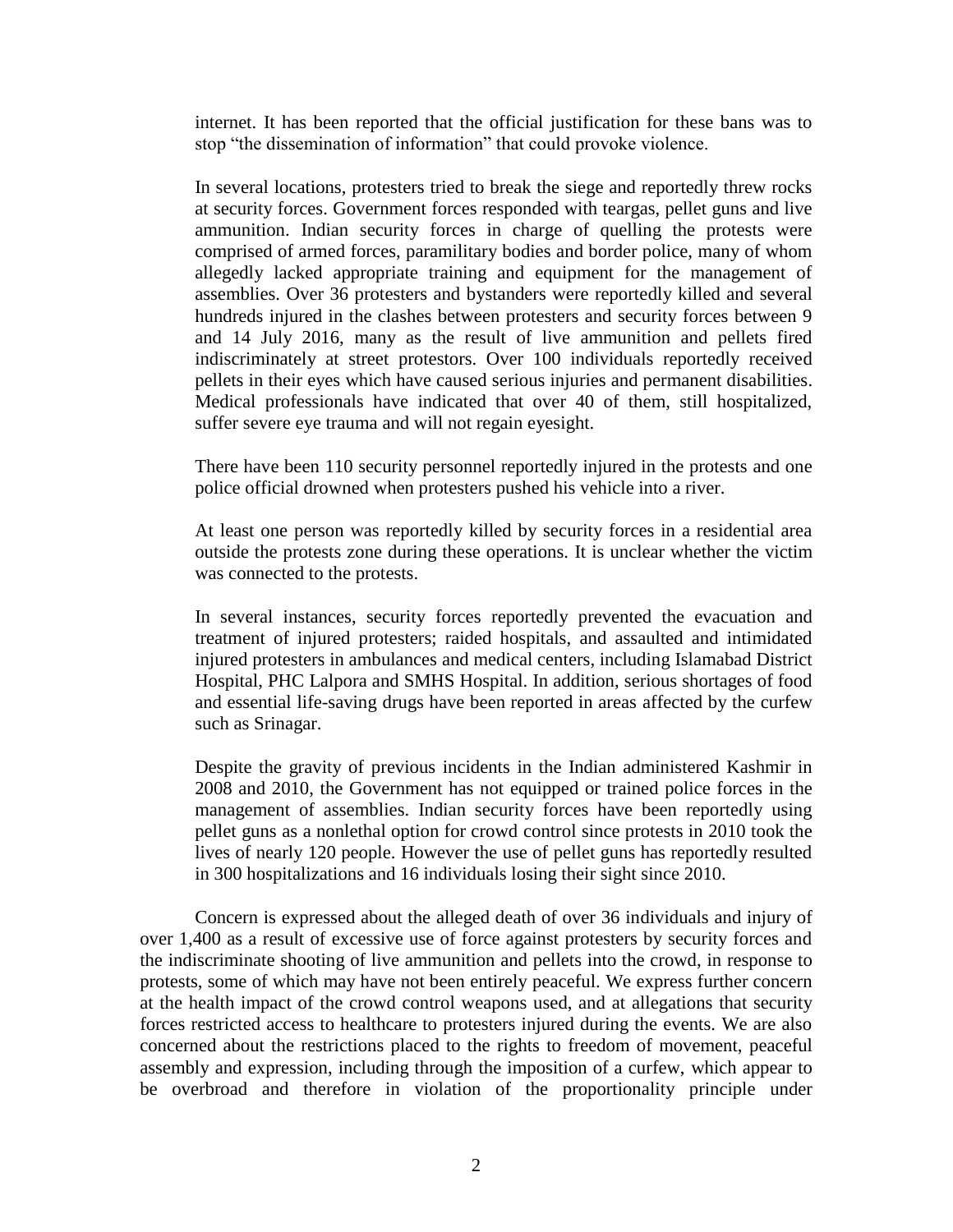international human rights law. We moreover express concern at the allegations of shortage of food and medicine.

In connection with the above alleged facts and concerns, please refer to the **Annex on Reference to international human rights law** attached to this letter which cites international human rights instruments and standards relevant to these allegations.

It is our responsibility, under the mandates provided to us by the Human Rights Council, to seek to clarify all cases brought to our attention. We would therefore be grateful for your observations on the following matters:

- 1. Please provide any additional information and/or any comment(s) you may have on the above-mentioned allegations.
- 2. Please provide the details, and where available the results, of any investigation carried out in relation to the allegations of excessive use of force and indiscriminate shelling at crowds by security forces which resulted in 36 dead and over 1,400 injured. If no inquiries have taken place, or if they have been inconclusive, please explain why. Please provide the full details of any prosecutions which have been undertaken in this case.
- 3. Please provide the details of any disciplinary measures imposed on, and criminal prosecutions against persons found to be responsible, as perpetrators or as responsible commanders, for the alleged violations.
- 4. Please state whether any compensation was, or is intended to be, provided to the families of persons killed or injured by the security forces in the course of the incidents alleged here.
- 5. Please indicate what measures have been adopted by your Excellency's Government to regulate the use of force by law enforcement officials and to provide them with adequate training and equipment for the management of assemblies. How did the security forces ensure compliance with the requirements of necessity and proportionality?
	- 6. Please provide information regading allegations that security forces restricted access to healthcare to protesters injured during the events and how this is compatible with international human rights standards.
	- 7. Please provide information about the legal basis for the restrictions on the rights to freedom of expression and of peaceful assembly through the blanket bans placed on media channels and access to internet and the imposition of a curfew. Please explain how these measures comply with international human rights standards, such as articles 19 and 21 of the ICCPR.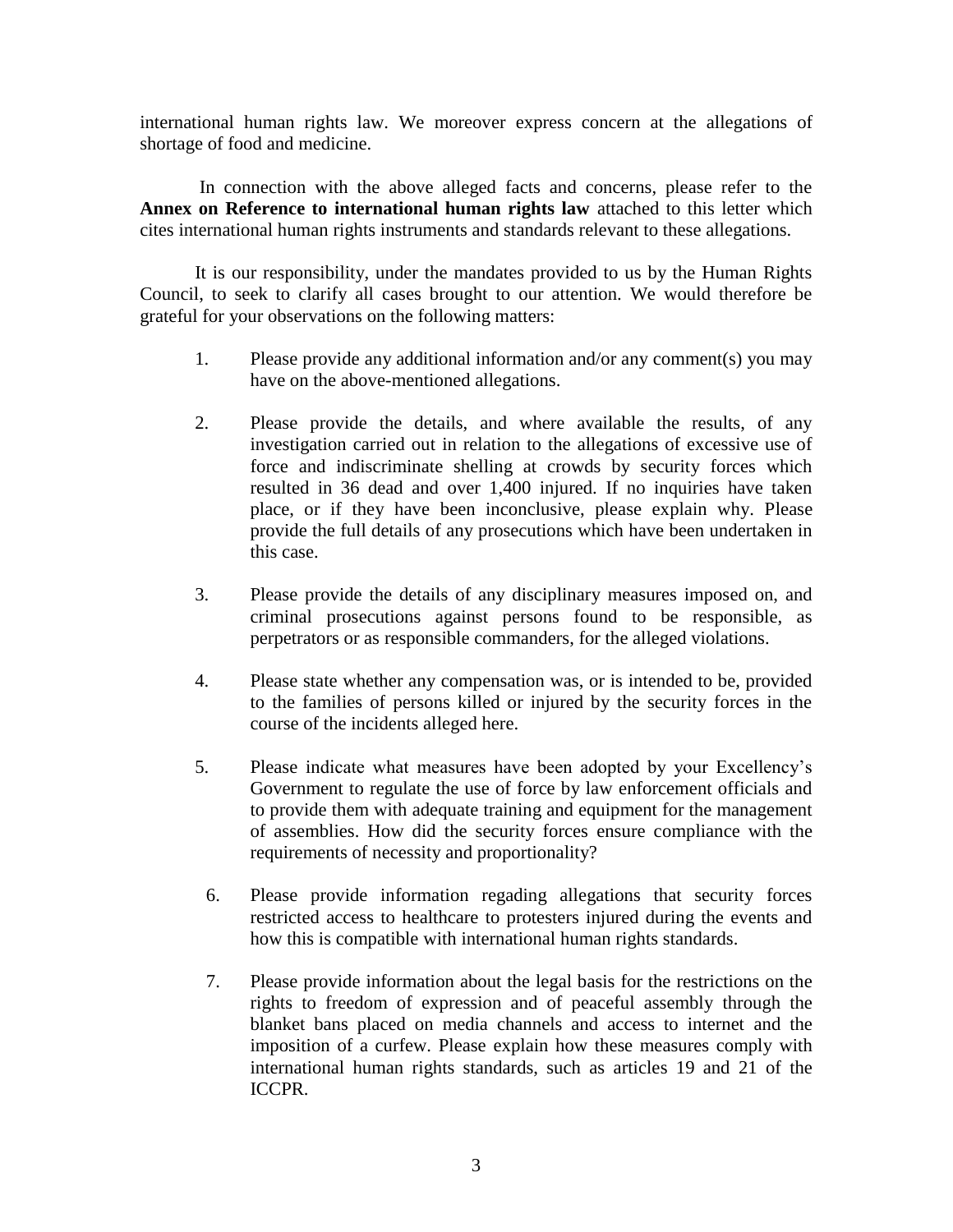We would appreciate receiving a response within 60 days.

While awaiting a reply, we urge that all necessary interim measures be taken to halt the alleged violations and prevent their re-occurrence and in the event that the investigations support or suggest the allegations to be correct, to ensure the accountability of any person(s) responsible for the alleged violations.

Your Excellency's Government's response will be made available in a report to be presented to the Human Rights Council for its consideration.

Please accept, Excellency, the assurances of our highest consideration.

Christof Heyns Special Rapporteur on extrajudicial, summary or arbitrary executions

David Kaye

Special Rapporteur on the promotion and protection of the right to freedom of opinion and expression

Maina Kiai Special Rapporteur on the rights to freedom of peaceful assembly and of association

Dainius Pūras Special Rapporteur on the right of everyone to the enjoyment of the highest attainable standard of physical and mental health

> Michel Forst Special Rapporteur on the situation of human rights defenders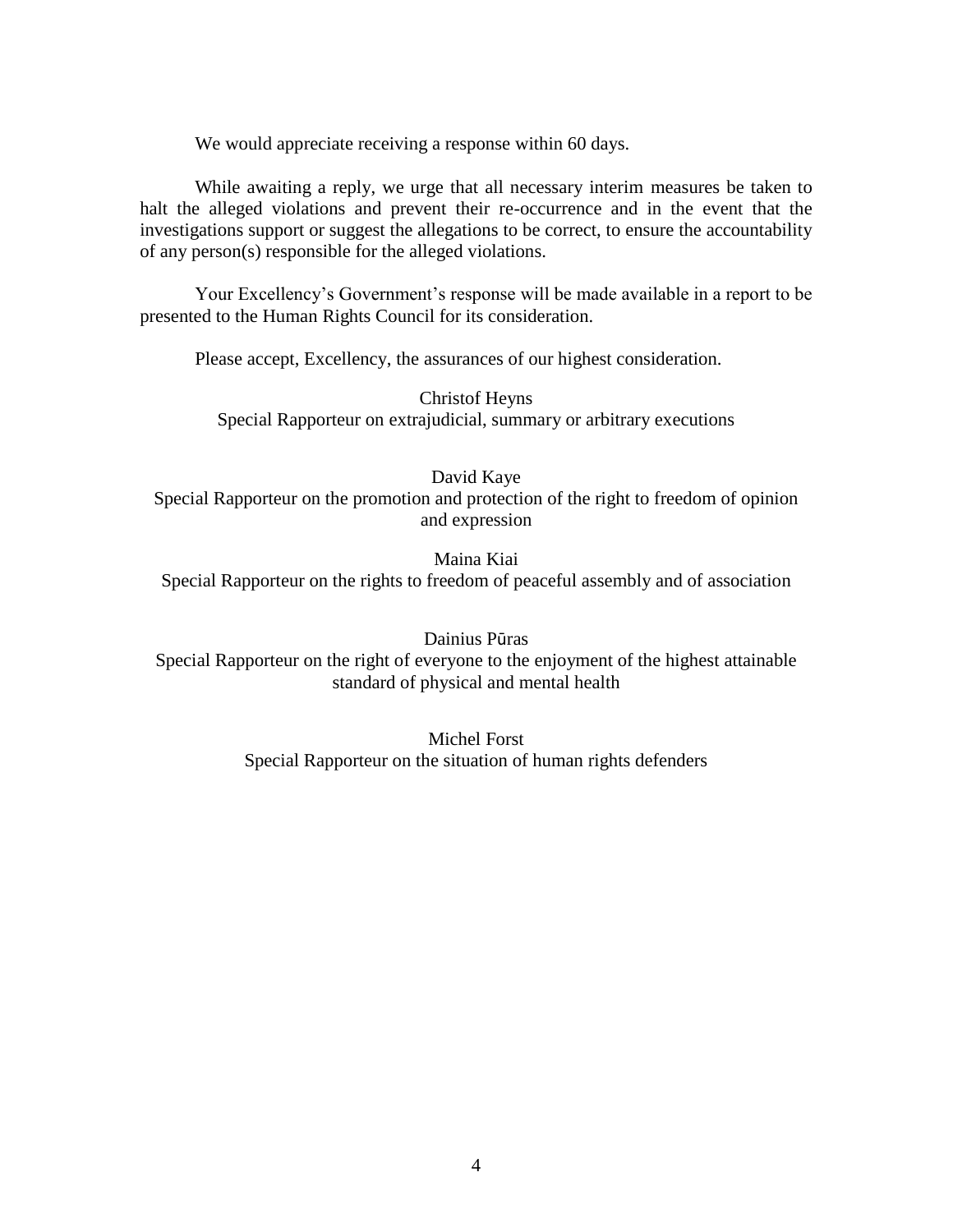## **Annex Reference to international human rights law**

In connection with above alleged facts and concerns, we would like to draw your attention to the following human rights standards:

The above mentioned allegations appear to be in contravention of article 3 of the Universal Declaration of Human Rights (UDHR) and 6 (1) of the International Covenant on Civil and Political Rights (ICCPR), accessed by India on 10 April 1979, which provides for the right to life, security and not to be arbitrarily deprived of life.

In this connection, we wish to draw your Excellency's Government's attention to relevant international principles and norms governing the use of force by law enforcement authorities. Under international law any loss of life that results from the excessive use of force without strict compliance with the principles of necessity and proportionality is an arbitrary deprivation of life and therefore illegal.

The Code of Conduct for Law Enforcement Officials, General Assembly resolution 34/169 of 17 December 1979 and the Basic Principles on the Use of Force and Firearms by Law Enforcement Officials (adopted by the Eighth United Nations Congress on the Prevention of Crime and the Treatment of Offenders, Havana, 27 August to 7 September 1990), though not binding, provide an authoritative interpretation of the limits on the conduct of law enforcement forces. Principle 9 provides that intentional lethal use of firearms may only be made when strictly unavoidable in order to protect life. Principles 12, 13 and 14 restrict the use of firearms to situations of violent assemblies and provide that force and firearms may only be used as a last resort when unavoidable and require exercising the utmost restraint. Should lethal force be used, restraint must be exercised at all times and damage and/or injury mitigated, including giving a clear warning of the intent to use force and to provide sufficient time to heed that warning, and providing medical assistance as soon as possible when necessary.

The compilation of practical recommendations for the proper management of assemblies (A/HRC/31/66) recalls that the use of force by law enforcement officials should be exceptional, and assemblies should ordinarily be managed with no resort to force. Any use of force must comply with the principles of necessity and proportionality (para. 57). These principles apply to the use of all force, including potentially lethal force. Firearms may be used only against an imminent threat either to protect life or to prevent life-threatening injuries (making the use of force proportionate). In addition, there must be no other feasible option, such as capture or the use of non-lethal force to address the threat to life (making the force necessary) (para. 59). Furthermore, firearms should never be used simply to disperse an assembly; indiscriminate firing into a crowd is always unlawful (para 60).

Moreover, the Principles on Effective Prevention and Investigation of Extra-legal, Arbitrary and Summary Executions, in particular principle 9, recall the duty to conduct thorough, prompt and impartial investigations of all suspected cases of extra-legal,